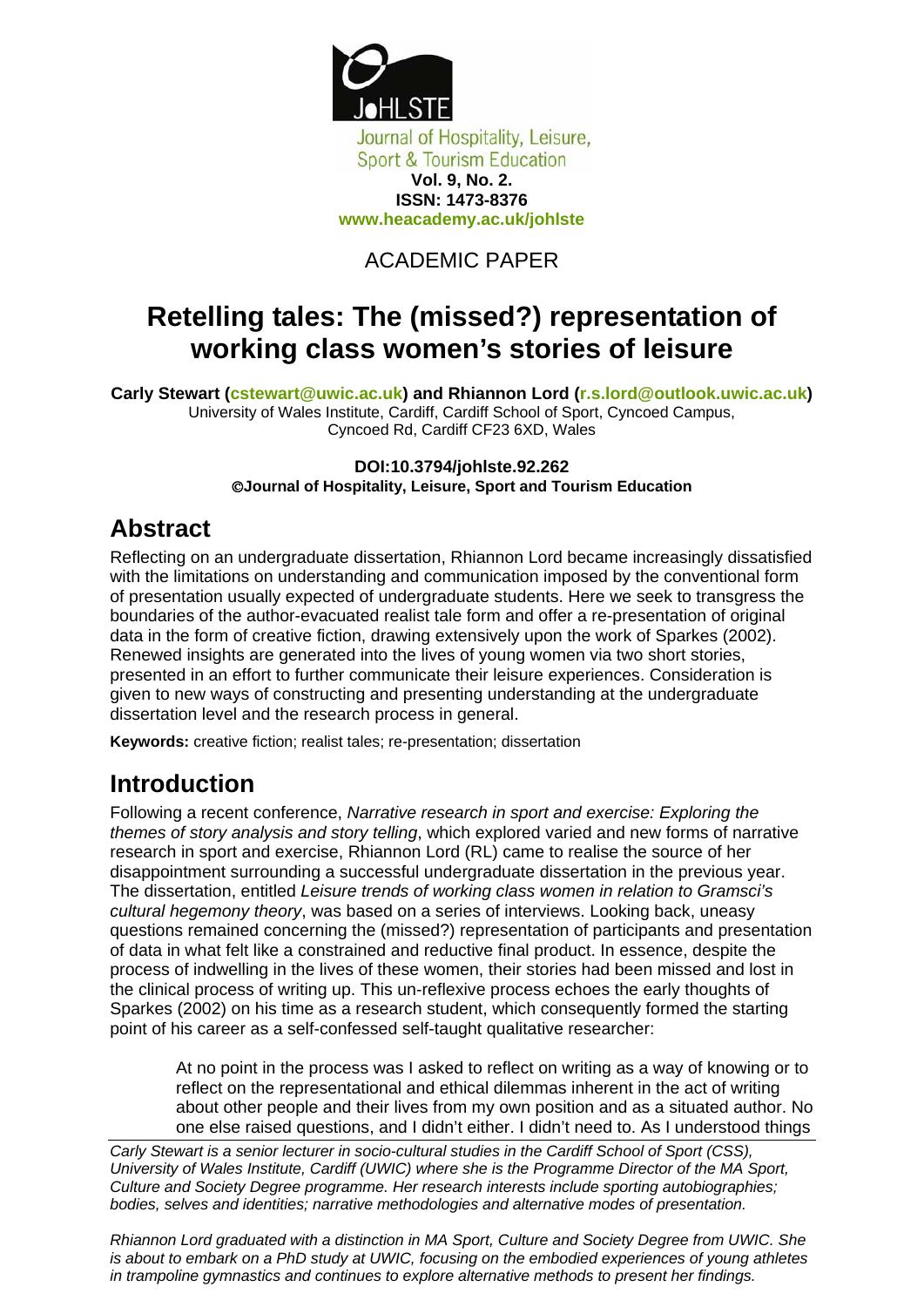back then, you did your ethnography, case study, interview project, or what have you; read around the area; analyzed the data; and then retired to your room to engage in the mysterious process of "writing up". (Sparkes, 2002, p. 1)

Similarly, RL was not aware that she had written any kind of tale at all, or that she had any choice of genre in which to do so. Like so many undergraduate students, she followed a prescribed structure offered by generically useful research methods manuals (e.g., Gratton and Jones, 2004). This is not an uncommon assumption among many undergraduate degree candidates (Sparkes, 2002), particularly in the area of sports studies where the dominant tale has for a long time been a scientific one. Indeed, furthering this, Jacobs (2008) argued that such expectations go beyond undergraduate work to the overwhelming majority of doctoral programmes.

Recently however, in response to a paradigmatic shift that has argued for the legitimisation of qualitative research, questions concerning writing "the other", often situated within "the crisis of representation", have been raised (Sparkes, 1995, 2002; Lincoln & Denzin, 2000). That is to say, there is increasing concern about how authors write themselves and others in and out of their texts, and the problems associated with traditional criteria used to evaluate this:

The crisis of representation remains in the form of a continued questioning of the assumption that qualitative researchers can directly capture lived experience. Such lived experience is now taken to be *created* in the social text by the researcher, which means the link between text and experience is increasingly problematic. (Sparkes, 1995, p. 159)

Such questioning has brought about the emergence of more diverse perspectives that seek to honour the centrality of the researcher's voice, experience, creativity and authority (Jacobs, 2008), and in doing so "loosen the grip of specific styles of writing within the social science community" (Sparkes, 2002, p. 9). Although still relatively new, there has been an increasing interest in the use of narrative as a form of analysis (process) and presentation (product) in sport, physical activity and leisure research. In particular, a strong theoretical framework and rationale for the use of the story form in physical activity contexts has been established (Sparkes, 2002, 2003a, 2003b, 2003c; Sparkes & Silvennoinen, 1999). In his book, *Telling Tales in Sport and Physical Activity*, Sparkes (2002) reminded us that the present and future moments of "experimenting and theorizing about authorial voice, considering the role of the "other," and reflecting on narrative form and authority" (p. 6) are upon us. As such, researchers have begun to explore alternative ways of presenting their data through new forms of writing in a variety of disciplines (e.g., sociology, cultural studies, psychology). These different and new forms of narrative presentation include auto ethnographies, poetic representations, ethnodrama and fictional stories (see Sparkes, 1995, 2002).

For instance, Carless and Sparkes (2008) presented three short creative non-fiction stories to communicate the personal and subjective physical activity experiences of three men with serious mental illness (SMI). Creative non-fiction uses fictional techniques to draw upon real people and real events where the characters and setting must be actual, not virtual (Barone, 2000). The stories by Carless and Sparkes (2008) were written as first-person narratives to foreground participants' voices and allow the reader to empathise with the experiences of living with SMI in an engaging and evocative manner.

In another example, Sparkes (2007) presented a fictional tale, narrated in the third-person, about some embodied academic struggles in a sports department at a university. In it there is less concern (or more ambiguity) over the accuracy of factual content presented in a fictional form; instead he tells of a "composite and mythical (perhaps?) academic at an imaginary (perhaps?) university in England that is permeated by an audit culture" (p. 2).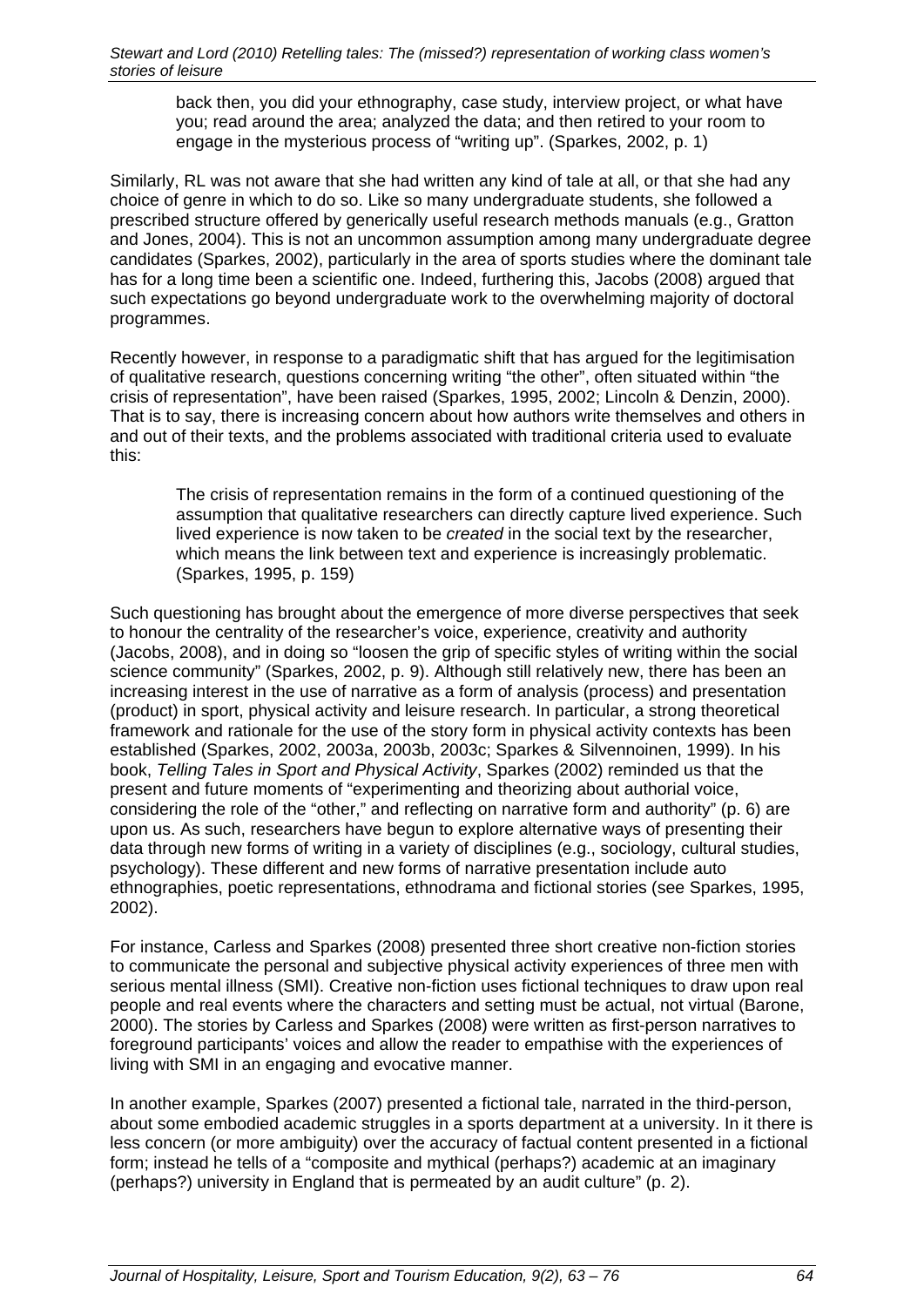Using the creative fiction form, Jacobs (2008) similarly constructed an entire book dedicated to the alternative dissertation movement presented in the form of an imaginary conference on alternative ways of knowing, research and representation. It comprises stories from a mixture of real-life scholars and two fictional characters used for the dialogue, intended to stimulate meaningful thought for the readers around various topics. In all of these examples, and in contrast to creative non-fiction, creative fiction stories need not be based on real events or real people other than through suggesting that these things may have occurred.

It is within this shifting landscape of qualitative research that Richardson (2000) suggested we are provided with an opportunity to review, critique and re-vision writing. Similarly, Sparkes (2002) was drawn toward the creative potential of this opportunity "to contribute to the re-visioning and generative expansion of qualitative inquiry in sport and physical activity" (p. 25). This paper exercises one such opportunity to do so. In moving away from "an overemphasis on academic writing if it tends to stifle creativity or one's true voice" (Jacobs, 2008, p. 2), in this article we seek to illustrate a process of research, dissatisfaction, subsequent reflection and research once again through creative writing of the same data. Firstly, we present original data from the undergraduate dissertation project of working class women and their experiences of leisure, as presented through a traditional, more-rigid academic structure of author-evacuated realist tales. Secondly, following Wolcott's (1994) assertion that qualitative researchers need to be storytellers, and to answer the primary researcher's own "methodology of the heart" (Pelias, 2004; Sparkes, 2007), addressing feelings of guilt and disappointment felt in relation to the original dissertation, the data are re-visited and represented in the form of two short creative fiction tales.

## **A methodological journey: From realist tales to fictional tales**

### **Revisiting data**

Revisiting the data requires engaging, to an extent, in a new research project. In going back to the original data and looking at new ways of presenting them, the researcher becomes a co-participant in the creation of meaning once again (Brochner, 1994). Importantly, therefore, we must not underestimate our own shifting subjectivities and the situatedness that will directly influence constructions of perception and interpretation the second time round. The researcher begins to re-perceive, re-experience and re-understand what they previously neglected and, inevitably, things that were omitted, for example a deeper reflection on the researcher's and the participants' emotions, are then considered.

Presentation is as much a part of research as exploring data (Jacobs, 2008). By writing in different ways, we inevitably discover new aspects of the topic and our relationship to them (Richardson, 2000). Thus, form and content cannot be separated (Richardson, 2000; Sparkes, 2005). As Sparkes (2002) pointed out, "quite simply, writing and representation cannot be divorced from analysis, and each should be thought of as analytic in its own right" (p. 15).

The fictional stories created contain an additional and revised process of data analysis, and explore new relationships with the data. Undeniably, the relationship between author, text and reader is revised and renegotiated. Before presenting the forms and tales, a brief background to contextualise the original project is useful.

#### **Background to the project**

The interview-based undergraduate dissertation explored the early leisure lifestyles of five working class women aged between 17 and 28 years of age. In-depth interviews were conducted in an environment comfortable to the participants (Gratton & Jones, 2004). The interview schedule was structured around five topics: family; education; current employment; previous history of sport, exercise, and physical activity; and current attitudes to sport, exercise and physical activity. Interviews were recorded and transcribed, and thematic data analysis was performed (Neuman, 2006). To summarise, findings indicated that work, family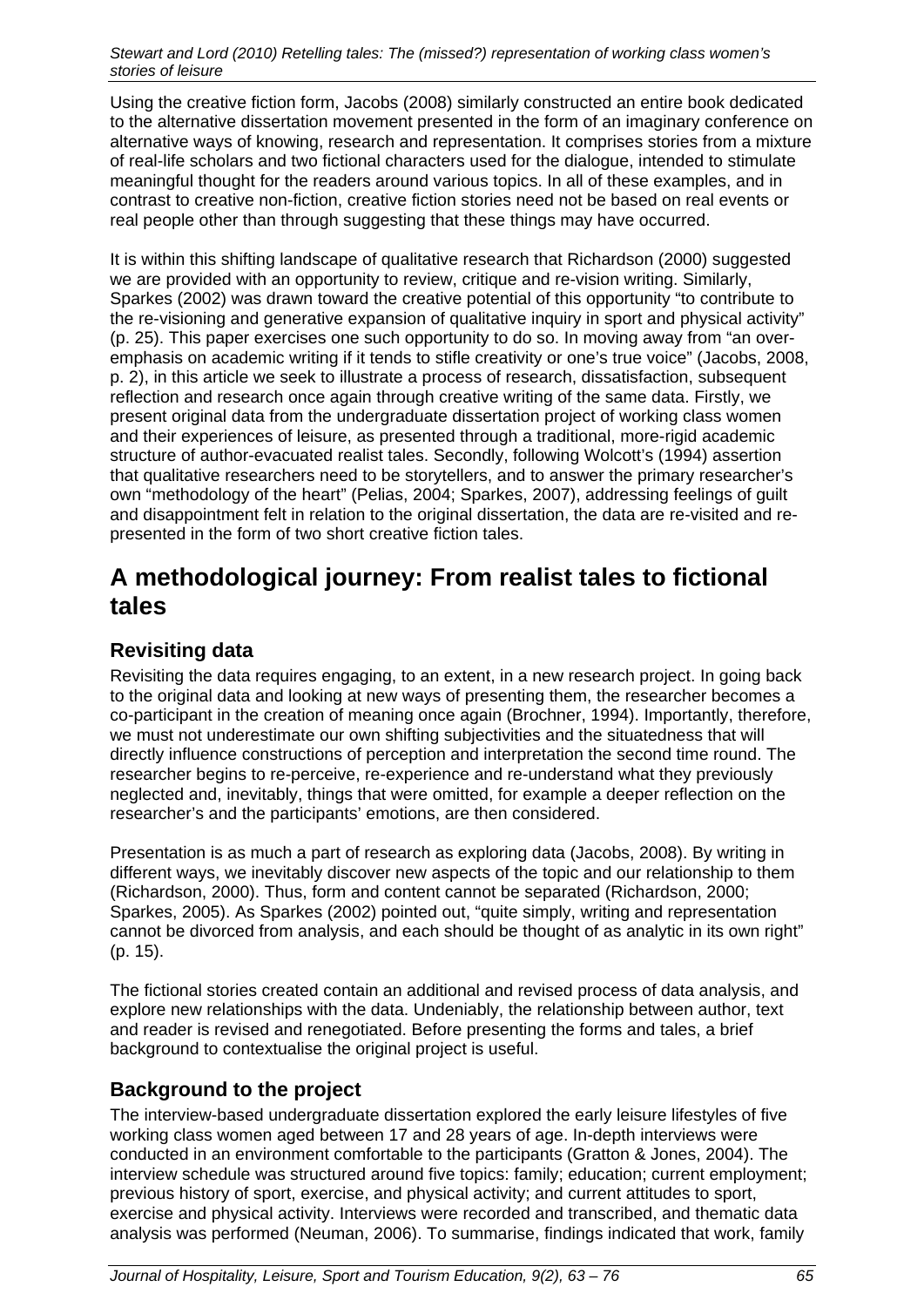commitments and choice of leisure activities did not provide ideal conditions for participation in regular non-deviant forms of sport, exercise and physical activity. Further, the leisure trends of this group of young women primarily included deviant activities (e.g., clubbing), termed as such due to their strong association with alcohol, illegal drug abuse and casual sex (and were partially responsible for some having become parents at a young age). These findings are consistent with similar studies about leisure participation (Coles, 2004; Kay, 2004; McRobbie, 1991). The data were originally presented in the form of author-evacuated realist tales.

### **Scientific tales**

Despite the original data being part of a qualitative piece of research, underpinned by different philosophical assumptions than those that inform a quantitative piece of research (Guba, 1990; Lincoln & Guba, 2000; Sparkes, 1992, 1994a), certain features of it still adhered to conventions within the dominant scientific paradigm in sport and physical activity. Firstly, the writing style generally mimicked the style of the physical sciences, where the exercise is one of presenting not writing (Plummer, 2001), and the form, to an extent, reflected a traditional scientific report: statement of problem through to discussion (Sparkes, 2002). As such, ideas were presented in an orderly manner, with clear logical progression to make the task of reading, and indeed marking, an agreeable one. For example, the specific undergraduate marking criteria included "shows a clear train of thought and logical progression", and presenting coherent methods and results sections ensures in part that the student addresses these criteria. This form has been learned over the duration of many undergraduate sport and leisure students' academic careers, one learned by RL in her final year research project. Accordingly, this form feels comfortable in its construction as a way of knowing, to undergraduate students and (most) academic staff alike. However, the results or findings section in this project format is presented differently to that within the dominant scientific tale.

### **Realist tales**

There is little uniformity in the way that qualitative researchers present their work, but another kind of presentation has come to dominate qualitative research in sport and physical activity: the realist tale (Van Maanen, 1988; Sparkes, 1995, 2002). In the social sciences, a realist ontology concerns central issues of what is real about society and relationships or, as suggested, that there is some objective knowledge of reality. That is, there is an empirical material base for individual experience and stories reflect that reality. From this position, Sparkes (2002) reminded us that realist tales are strikingly similar to scientific tales because they present some sense of authority and objectivity illustrated in their construction.

Firstly, realist tales are typically characterised by the absence of the author from most segments of the finished text. That is to say, only the words and actions of the studied participants are visible in the text. Ironically, this works to enhance the author's authority and reduce the audience's concerns over the subjectiveness of what is being reported (Van Maanen, 1988). In RL's original dissertation, the author or the "I" is only present in two pages, under the title heading "Biographical motivation for the research: A rationale". This section informed the reader of the researcher's situatedness in relation to the group of people under study and, in our opinion, was the most engaging two pages of the dissertation.

Secondly, realist tales include closely edited quotations which convey the words of the participant as spoken directly from their mouths and not the researcher's views (Van Maanen, 1988).

Thirdly, these cultural descriptions are tied to a theoretical problem of interest to the researcher, in this case Gramsci's cultural theory of hegemony. Elements of theory are carefully illustrated by empirical data and Van Maanen (1988) suggested that in doing so only one persuasive reading is offered. Therefore, the original dissertation adheres closely to the central conventions of realist tales. Selections from this original piece of work have been selected to offer the reader a brief insight into the original presentation mode, and into the lives of the young women in the study.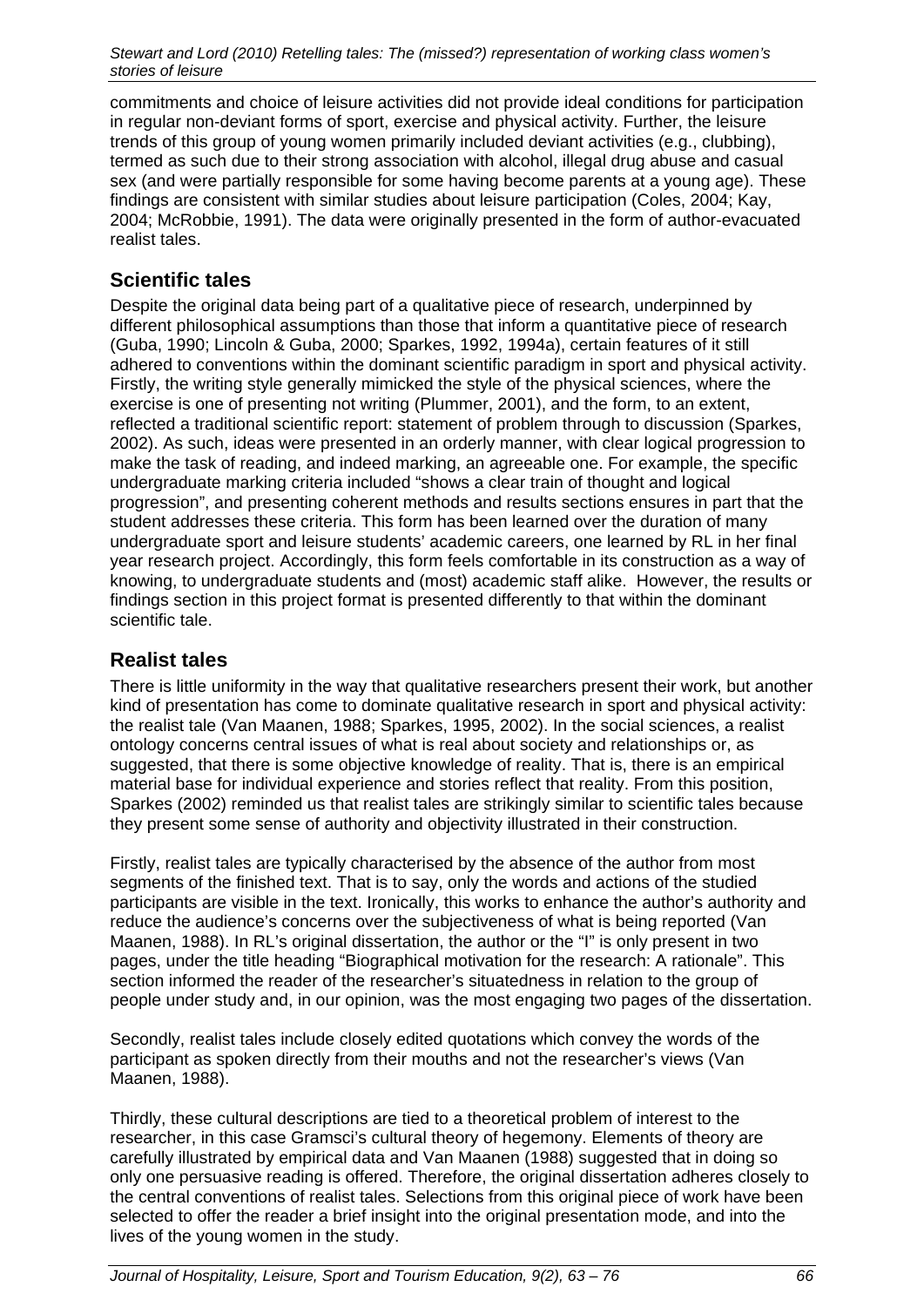#### **Selections from the original data**

#### **On work**

Since leaving education, the majority of respondents have had relatively short-term, casual and unskilled employment, such as bar work, working in cafes or fish and chip shops. Furthermore the majority of respondents have remained in employment since they were 16 years of age or younger, seeking work as a necessary part of life. The main reason for bouts of unemployment appeared to be due to pregnancy. Comments from some of the respondents during the interviews highlight their attitude to work:

I've worked from the age of 15. Umm the only time I had off was when I was on maternity, which was 6 months. As soon as 6 months was up I went back. (Lauren)

Lauren's statement is supported by Kelly:

I've always worked, before I was 16 . . . yeah. Since 14 I've always worked . . . it's just the way you get your money isn't it. You gotta do it. If you want money you've gotta work, simple as.

#### **On leisure time**

The interviewees all suggested that they had very little time for leisure due to work and family commitments. However their main source of leisure activity seemed to be clubbing or going out with friends. This is unsurprising as the leisure activities, such as consumption of alcohol, illegal drugs, tobacco, and participation in unprotected sex, have all been associated with the club scene in Britain (Measham, 2004; Storry & Childs, 2002) .

A number of respondents expressed positive feelings towards engagement in physical activity when they were younger. Lauren in particular expressed her liking for athletics: "discus, javelin, shot and 100m sprint . . . I loved it. I did love athletics".

Despite the women's split views, the majority of them no longer took part in any regular exercise. The reasoning behind this was put down to their work and family commitments. Comments from Laura highlight this particularly well:

I don't go to the gym. I find looking after a 2 year old is quite energetic (laughs) . . . up at half 6 in the morning and it's non-stop. Coming into work at 6 o'clock at night, that's basically my exercise.

#### **Fictional representation**

Having given a flavour of the lives of the women under study through realist tale presentation of the original data, we have selected fictional representation from a range of genres available to us to re-present some of these themes.

Sparkes (2002) described creative fiction as characterized by "the willingness . . . to include things that never happened" (p. 157). As such, narrative imagination has free rein to invent characters, events and places with a view to crafting these into an engaging story. Typically, these inventions may include real situations but there is no (obliged) claim as to how much or how little these events form the basis of the stories invented. As a part of this process, several actors are often combined into one or one is split into several, allowing individual identities to be disguised further. Ethical concerns with personal narrative in research and disclosure have been discussed (Mellick & Fleming, 2010) with regards to the impracticality of seeking informed consent, the disclosure of identities and mistaken identities, and the risk of harm and violation of privacy. These concerns, especially with vulnerable groups, form a strong part of the rationale for choosing a fictional genre as it can go some way toward addressing these problems by creating composite characters (Angrosino, 1998; Sparkes, 2002). In addition to these ethical concerns, and of concerns over missed stories within the original research, Frank (cited in Sparkes, 2002, p.151) stated: "There is a possibility of portraying a complexity of lived experience in fiction that might not always come across in a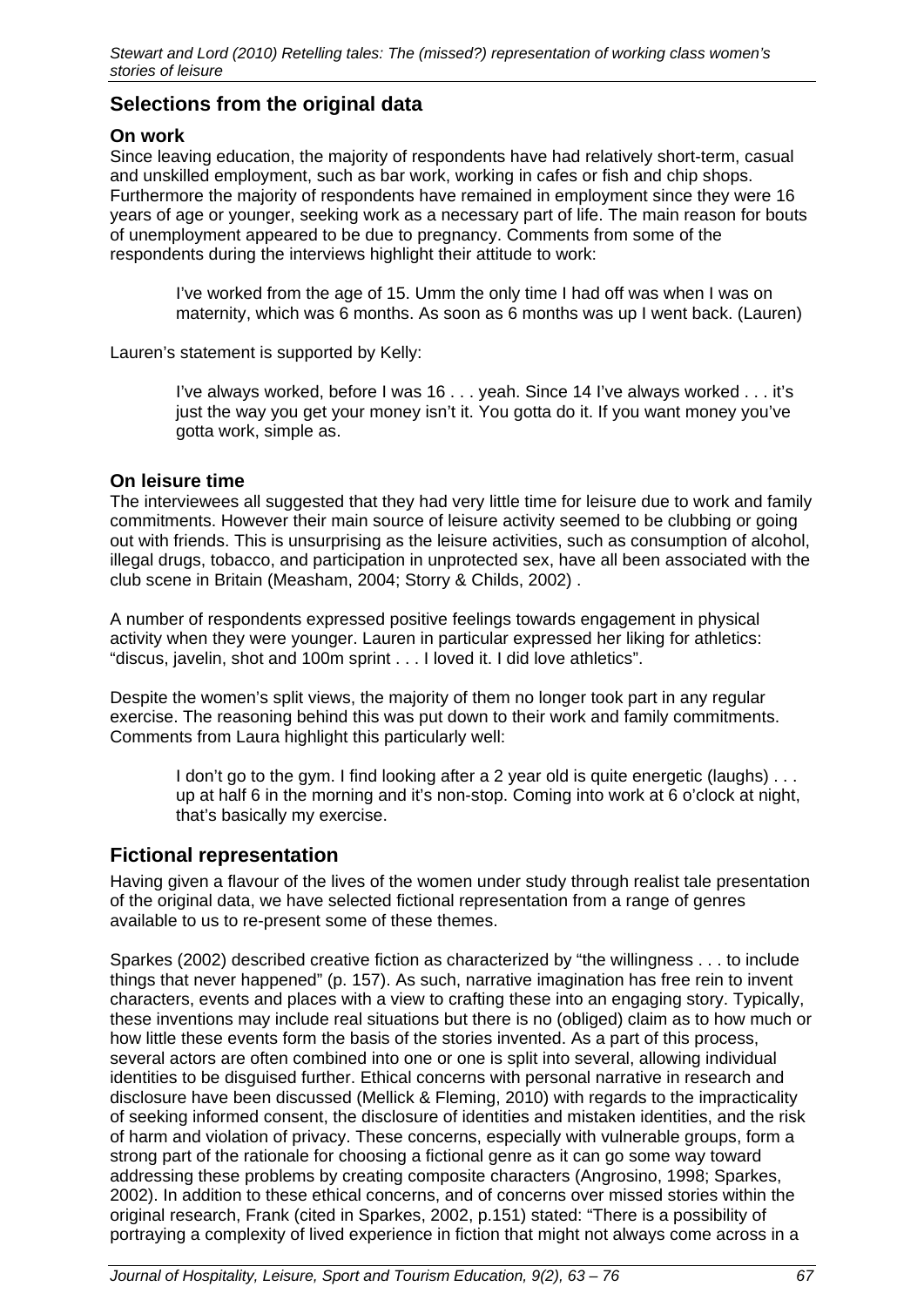theoretical explication". This format allows the voice, emotional texture and multilayered experiences of participants to be fore-grounded. It allows the reader to experience participants living their lives, and to engage readers at an immediate emotional level (Frank, 2000).

The stories presented below are based on all five participants interviewed and their interview data. Facts, events, characters and identities are rearranged to represent an amalgamation of emotions, feelings and memories, to portray and evoke a deeper understanding of the women's lives than told in the realist tales. Further, in this paper we draw attention to the stories as unavoidably based on the embodied self of the researcher-as-author, and the complexities in managing and considering her own autobiographical positioning. There is a need to signal RL's position in terms of the social categories to which she formerly and currently belongs as a white heterosexual female university student in her 20s. For example, RL's ability to write about and for these women may be informed by some privileges associated with her membership, as a student, of an intellectual community. Equally, RL's shared experience, as a young white female who went to school with some of these young women, enabled her to share stories, build rapport and balance that power. In a re-creation of original data, RL's memories of "being there" during the original interviews, and her imagination, as informed by her own partial memories of events that happened in her life or as told by others, are used as a tool to increase sensitivity as they are reworked into a story to convey the lives of others. In this sense the text should be read as poly-vocal.

In contrast to realist tales, the finished text does not imply author-evacuation, nor does it contain direct quotes from the participants' mouths, nor does it seek to explicitly apply a theoretical framework to the data presented. Two short stories, selected from several written, are presented in the section that follows.

#### **Success at the competition**

Louise strutted toward the mini bus.

"You're late Lou!" shouted Miss Trude, "Run!"

"It wasn't my fault Miss, Mr Coleman kept me back for fifteen minutes", Louise explained.

"Not again Lou, just get in the bus, we're already late" said Miss Trude sympathetically.

The minibus screeched to a halt in the athletics stadium car park.

"Steady on Miss, I want to get there alive" giggled Louise.

Miss Trude replied with a strained smile, biting her tongue. "Right everyone out of the bus quickly, Jayne, Sam, the 400m sprint is in fifteen minutes so you had better go and get ready and warmed up."

Jayne rolled her eyes and Sam frowned aggressively in Louise's direction as she wandered off, leaving the rest of the team to carry the kit. Realising their frustration at their team mate Miss Trude called, "Louise, can you carry some of the kit please?"

"I need the loo Miss. Jay', can you bring my kit with you to the changing rooms? I'll see you in there in a minute".

Without waiting for a reply Louise continued to strut into the building, leaving her team behind. If Jayne had been a cartoon character she would have had steam blowing out of her ears having heard Louise's reply.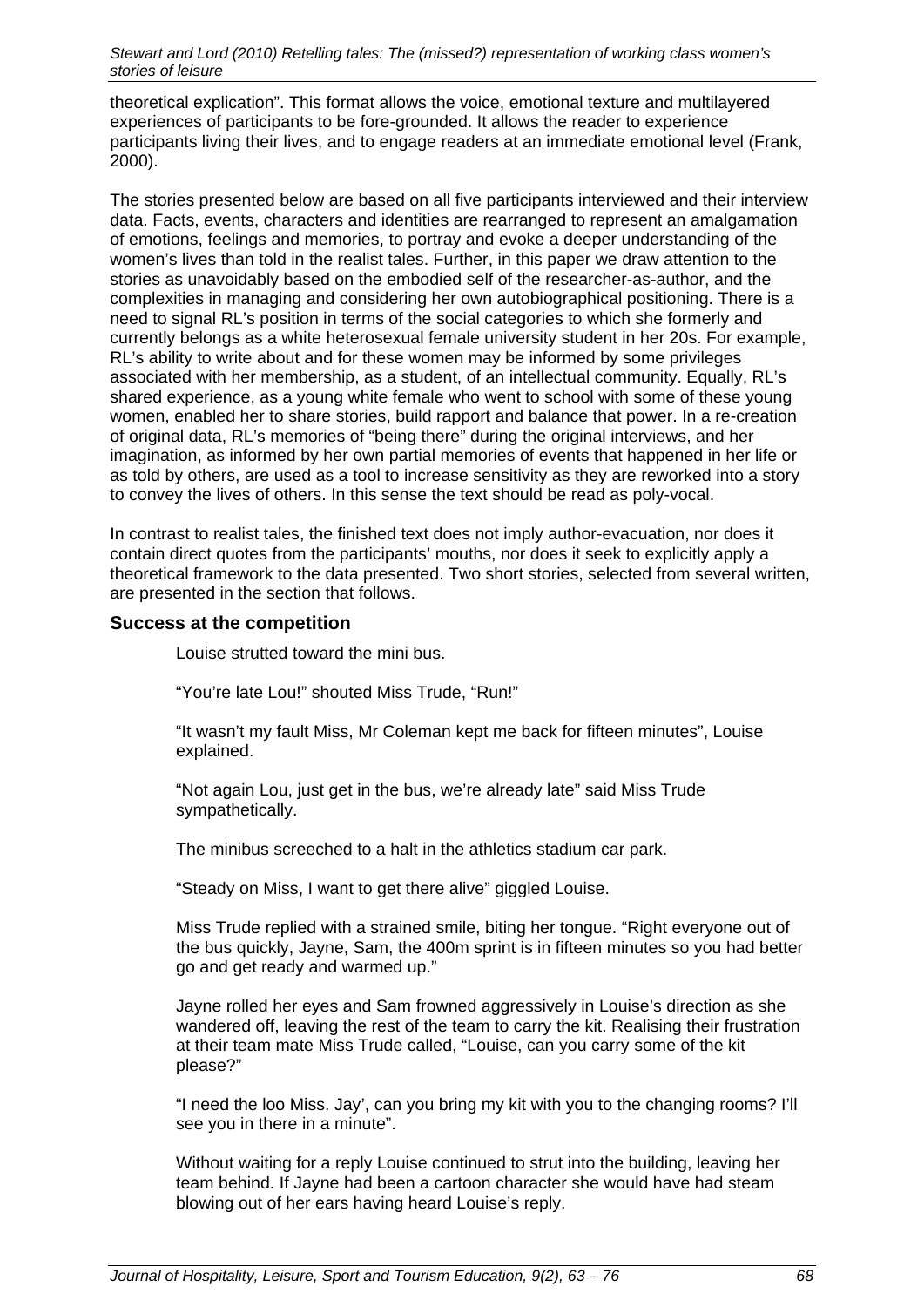"Miss is she having a laugh or what? We are late because of her, my race is in less than fifteen minutes and now she wants me to carry everyone's kit as well. She's taking the piss!"

"I know Jayne, you know what she's like, I'll help you carry it now . . . I'll just lock the minibus first."

"Louise . . . Lou . . .Louise Henry!" shrieked Miss Trude, causing other students to turn and stare, "take those bloody headphones out for five minutes, your race is in ten minutes and you haven't even started to warm up, you had better get a move on".

"Nah, it'll be alright Miss, I don't need to warm up, I'm saving my energy".

Louise continued to shove her headphones back into her ears. Jayne looked at both Miss Trude and Louise in disgust as she continued to clutch on to the cold compress attached to her hamstring. Jayne had disappointingly only completed the first hundred and forty metres of her race before she'd collapsed on the floor, rolling in agony with a pulled hamstring. Her county coach, who was at the stadium scouting for promising athletes, had attended to her as Miss Trude had been attending to Louise's orders in the changing rooms.

"Lou...Lou!" barked a rather angry Miss Trude.

Louise pulled her headphones out for a second time with a tut, her eyes rolling.

"What Miss? God, I'm mentally preparing over here and you're interrupting me."

Miss Trude took a deep breath. "Go and register Louise, here is your registration card...now!"

"Oh alright" Louise replied, stuffing her belongings into her bag.

Louise lined up at the starting line. There was a slight breeze. "On your marks" came the order to get into the blocks. Louise settled quickly into her start position, taking controlled breaths, completely relaxed. "Set". Louise prepared looking ahead. The explosion of the gun erupted, almost deafening her, but spurring her body into action. She felt as though her mind was detached from her body, her arms and legs moving in swift, easy motions, propelling her towards her goal. The line was approaching, with no one in sight but the officials and students jumping, waving, cheering, encouraging in silent chants. She leaned forward as she reached the line, regained her balance and slowed. Her hearing came to life again, hugs from her team mates, screaming, shouting. She'd won. Her timekeeper came to congratulate her.

Jayne scowled. There stood Louise on the top of the podium, a medallion of gold clinging to her chest. She wasn't sure if it was the pulled hamstring giving her pain, or thought that she may be out of the county squad for the coming season. It was then, after Louise dismounted the podium and the presentation stage, that she saw her County coach. He approached Louise with a smile and a handshake. It became evident that he'd asked her to come along to County training, from Louise's smiles and nods. Jayne felt a wave of depression and resentment. Louise was a good sprinter, but she didn't want to be an athlete, not the way Jayne wanted it. She had trained for years, committed to hours and hours of agonising gym sessions, begged her parents to help her go to competitions that had cost hundreds of pounds.

Jayne's suspicion had been confirmed on their return trip to the school, where Louise had told everyone on the minibus how Mr Alan Jones, the head of the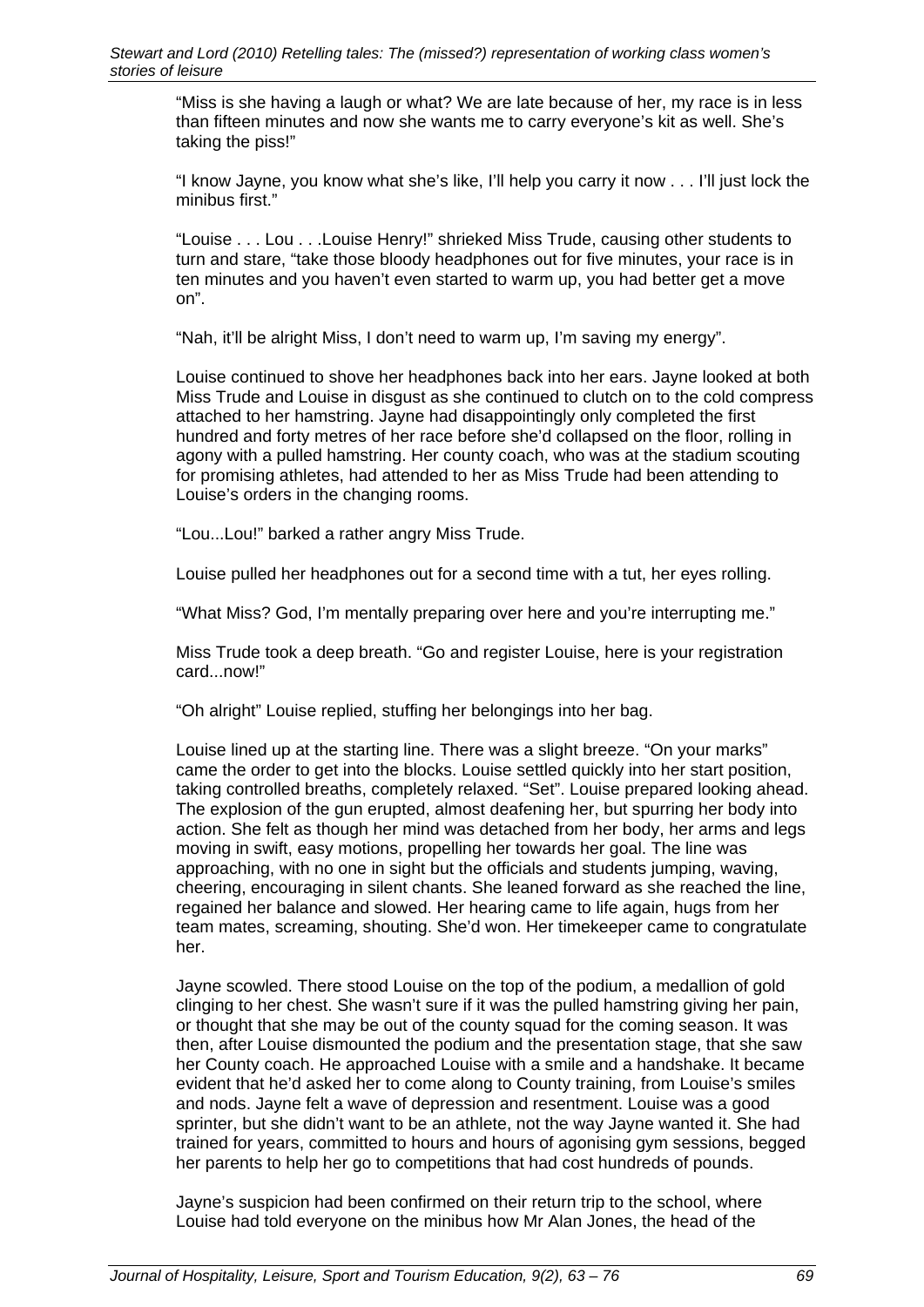County Athletics squad had begged her to join the team. Jayne, along with several other members of the team, knew Louise's ranting was exaggerated, they still angered her. However Miss Trude could fully understand Louise's boasting. It was the first time she'd been praised or recognised within the school. So despite her exaggerations Miss Trude smiled happily and engaged in congratulating her success.

#### **Another day off**

"I'm bored" Tiffany moaned.

"Well want do you want to do then?" replied Louise.

"Let's go up the shopping centre and meet up with Ben and all that lot" replied Tiffany, smiling and winking at Louise.

Louise laughed. "Yeah, alright then".

"Girls, you know I can't go up there, Mr Fletcher and Mrs Morris are doing a walk through in the shopping centre now at the end of lunch and I don't want to get caught ditching again!" moaned Jessica.

"Don't be such a baby, just hide or something if you see them" suggested Tiffany.

"It's alright for you two, you've been suspended again, you've got an excuse!" came Jessica's final retort as they left Louise's house.

The girls filed out of the post office with bags and pockets stuffed with sweets, having explained to the man behind the counter that they weren't bunking off, they had been suspended. The young shop assistant let them out of the shop, googly eyed as Louise had been flirting with him since they had walked in. This was a common occurrence in the shop. The youngest member of staff, usually male, would allow no more than ten school children into the shop at any one time, and then watched for those who tried stealing chocolate or sweets. However he usually got distracted by the older girls who came in with their short skirts and high heels. Nevertheless Louise continued to flirt with him, as though this was a unique occurrence.

Louise, Tiffany and Sabrina walked along the shopping centre. It was dark and dingy, with a black, worn floor and grey, graffitied walls. Despite many community projects to help improve its appearance, the building had remained the same for the last ten years. Louise swayed and strutted in the middle of her two friends, arms linked as though they were in a Spice Girls video. They approached the group of four boys who were sat on the arms of the benches in the middle of the centre, surrounded by plumes of grey smoke, which blended into the painted brick walls. Wolf whistles screeched towards them. The girls replied their gratitude in fits of giggles.

"Alright sexy?" Ben asked Louise, as she sat on his lap, kissing him on the cheek.

"Fine thanks babe" replied Louise as she pulled out a cigarette for him to light, "So what have you got me for my birthday then?"

Ben smiled, winking to the other boys, "I reckon I could give you something Lou, you just won't let me. Playing hard to get are we?" The group erupted with laughter. "Anyway Lou, it's my birthday today, what are you going to give me?"

Louise smiled and flirted. She kissed Ben fully on the lips; sparking some of the boys to wolf whistle loudly.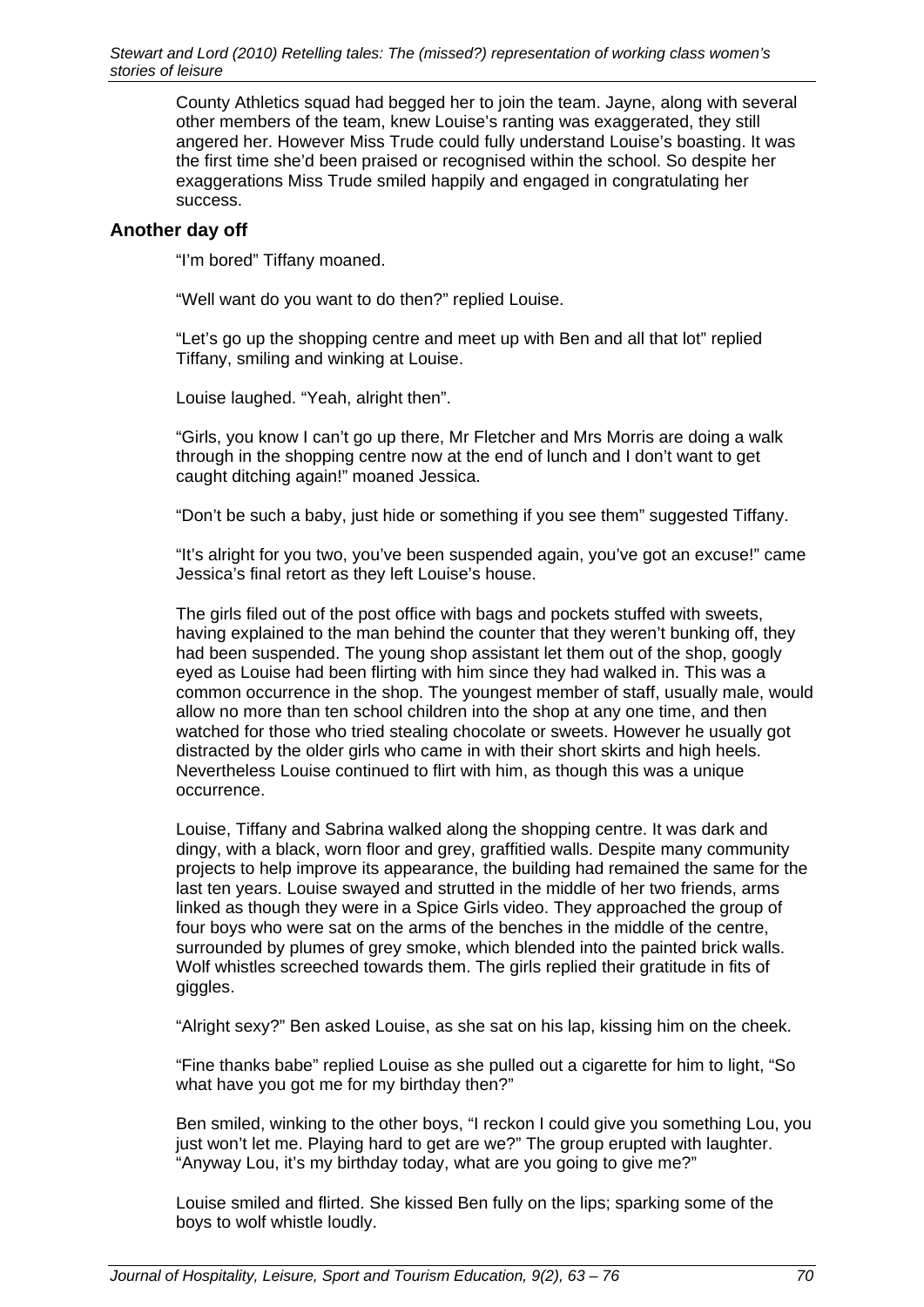Whilst the group engaged in conversation about Ben's birthday plans for the evening, older members of the community passed by, cringing at the conversations that they over heard and the behaviour that continued on the benches. Yet they passed quickly, scared of confrontation.

That evening Louise, Tiffany, Jessica and Sarah met at Sabrina's house, where they straightened their hair and smeared lip gloss across their lips. The girls donned their finest clothes; short skirts, low cut tops and high heels. Sabrina clattered down the stairs to get the drinks as they gossiped in the bedroom. Shrieks filled the air.

"You're not going out like that!" screamed Sabrina's dad. The girls upstairs burst into laughter as cross words were exchanged, "you're only fourteen and you look like you are going clubbing, not to the park!"

The girls left the house, with Sabrina's father having been silenced by her mother. The light was dimming as they walked along the streets to the children's playgroup that was on the outskirts of the council estate. The boys were already there, visible by the smoke signals. As they approached they could hear music and laughing. A few of the older girls from school had also turned up for the birthday celebrations. Louise scowled. Although she and Ben were not officially in a relationship she saw him as her property, not to be touched be anyone else. Her anguish increased as she arrived in the playground finding Ben deep in conversation and laughter with a girl. It took several minutes before Ben had realised Louise's presence. It took him even longer to stop his flirting with the girl and skulk over to Louise. He did this in an ape like fashion which was a common way to walk on the estate. He placed his arm around Louise's shoulders. Louise's heart skipped.

"Alright Lou, fancy a walk over the by the woods?" He asked with a cheeky smile.

"Let's go" Louise smiled back.

The party continued. The music grew louder and louder. Empty larger cans scattered the floor. Cigarettes and marijuana joints were passed from person to person created a billowing cloud over the play area. Tiffany glanced at her mobile phone in a daze. It was 11pm. She started to get worried about Louise; she'd disappeared with Ben some time ago. Ben's friend, Matt, soon took her mind off her worries though as he brought her a new can of larger and began talking to her. Matt was older than Ben. He'd left school the year before, but Tiffany remembered him distinctly. Tiffany had been talking to him for some time when she noticed Ben and Louise's arrival back at the party. She explained to Matt that she would be back shortly and hurried over to Louise. She looked very different to when she left. Her make-up had run down her face. The previously perfectly applied lip gloss had been smeared across her face and her hair and clothes were in disarray.

"You alright Lou?" asked Tiffany concerned.

"Of course I am" Louise replied, trying to straighten her skirt.

She took out a mirror and re-did her make-up quickly. Ben and the group of boys he'd been talking to erupted into tears of laughter, which Tiffany assumed were directed at Louise and whatever had happened in the woods. A burp, followed by a splatter, followed by another wail of laughter distracted Tiffany from the conversation with Louise. It was the sound of Jessica and Sabrina vomiting simultaneously.

"We had better go Lou, look at the state of them."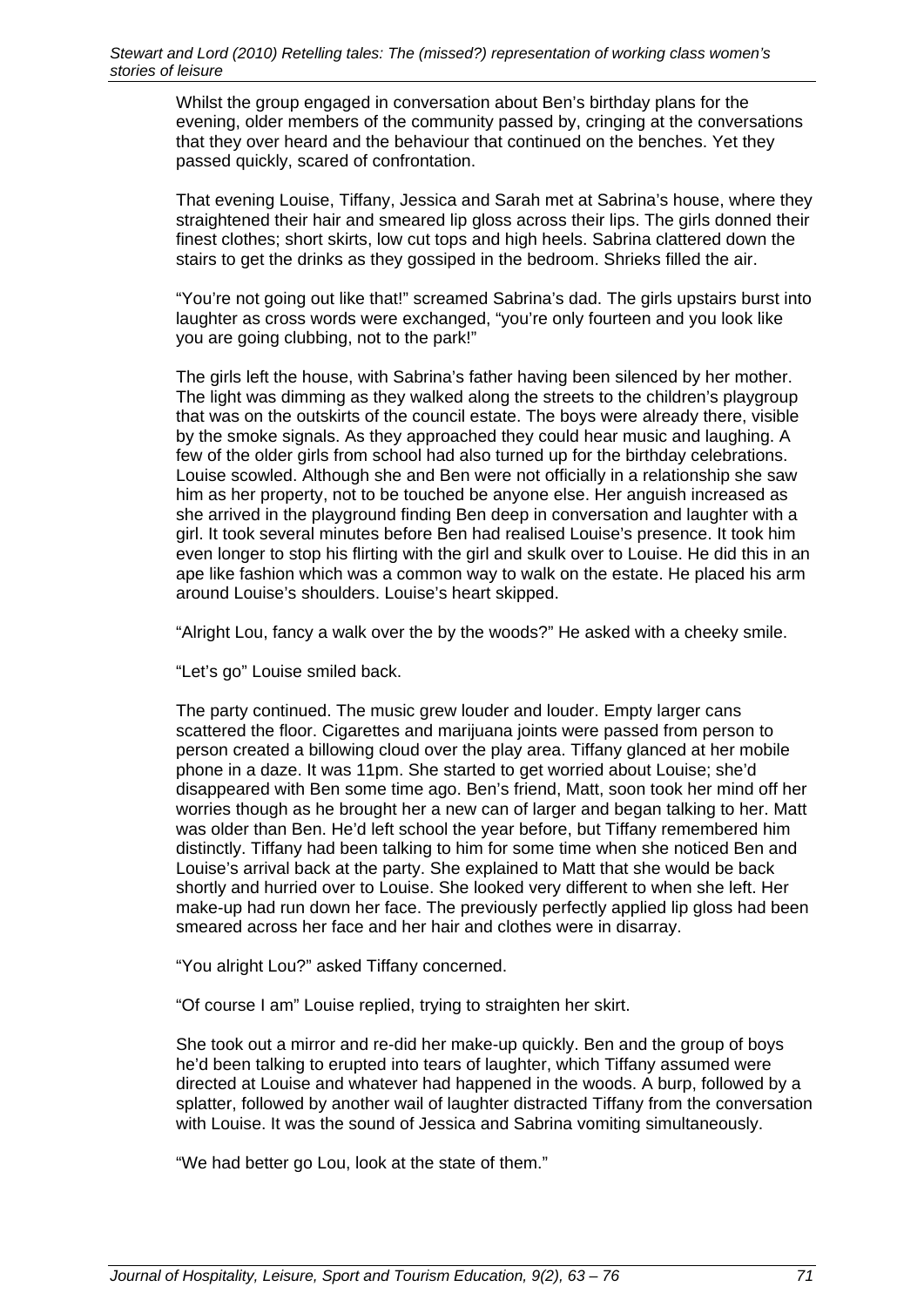# **Reflections: A better representation?**

Story is integral to human life. It is one of the paramount ways in which humans make sense of lived experience. There exists a creative symbiosis between human life and story. That is, a living together where story and people are companions nurturing and benefiting each other. (Lewis, 2006, p. 832)

Originally the project was not specifically about stories or taking a narrative approach, but it became about stories. As Sarup (1996) suggested, when you ask someone about their life and identity within it "a story soon appears" (p. 15). Talking to these women about their lives in relation to leisure experiences called forth stories that spoke to the researcher more than those that could be told within a conventional dissertation framework. It was felt that the style of representation and interpretation did not speak directly, specifically, and wholly to these embodied experiences (Denison & Markula, 2003). As such, the overwhelming presence of these stories resonated with the ethical consciousness of the researcher and remained there, long after she had cropped them to the shape of realist tales. She felt the complexities of the lived experience were lost, and other researchers have expressed similar concerns as a rationale for using this form of presentation (e.g., Diversi, 1998; Frank, 2000).

Allowing readers to "meet" the participants ensures that voice and multilayered immediacy of participants' own experiences are not lost (Frank, 2000; Krizek, 1998). Creative fiction was used here to "show not tell" stories (Denzin, 1997, p. 40), and we hope that the second mode of presentation illustrated a different kind of relationship between author, text and the reader. As readers of the stories, we were aware of the shift from passive receiver of knowledge to co-participant in the creation of meaning (Carless and Sparkes, 2008) as we moved from realist tales to creative fiction. Firstly, the stories sparked reflection and posed many more questions about the meaning of those stories and suggested future research. Secondly, and perhaps most profoundly, the women's stories have been brought to life (Lewis, 2006); contextualised within, and stimulating reflection on, our own lives.

This said, even though fictional representations do more to answer concerns of ethical reporting in disguising identities, the tales in this example answered much more to the ethics of representing the participants in a way that feels more true to life, recognisable to the researcher and the participants. Participants were shown the original text and the creative fictions. They expressed more familiarity, interest and emotional connection with the latter. Likewise, as researchers we were more confident in the latter to capture and illuminate some form of reality (Sparkes, 2002). There is a further methodological point to be made here about making the research data we produce, for participants to "member check", in an accessible and readable style rather than using a vocabulary of academic jargon. Importantly, Sparkes (2002) argued that in order for research to impact on the majority, it must be as accessible to as many people as possible, and the potential of fictional tales to do this is an exciting prospect.

Further, the sharing of stories encourages reflexive inquiries in ethical self-consciousness and enlarges paradigms of the normative as a step towards liberation and acceptance of diversity (Jacobs, 2008). Echoing this, Duncan (1998) suggested that "stories enable us to re-envision ourselves as the marginalized Other, and thereby offer us the possibility of moral behaviour" (p. 97). In other words: Are we able to shift our focus to see through the writer's eyes? And if so, will that shift have a lasting effect? (Denison & Markula, 2003) Are we now able to see things otherwise invisible to us? And use this awareness to challenge oppression? (Sparkes, 1994b). Evocative representational styles, through well crafted stories, offer readers a greater empathetic and embodied learning opportunity in relation to these women's experiences, as opposed to a more detached and potentially judgemental reading of their behaviour.

This paper has answered researchers' calls to be adventurous with alternative ways of knowing (Jacobs, 2008; Sparkes, 1995, 2002). It has also adhered to a more common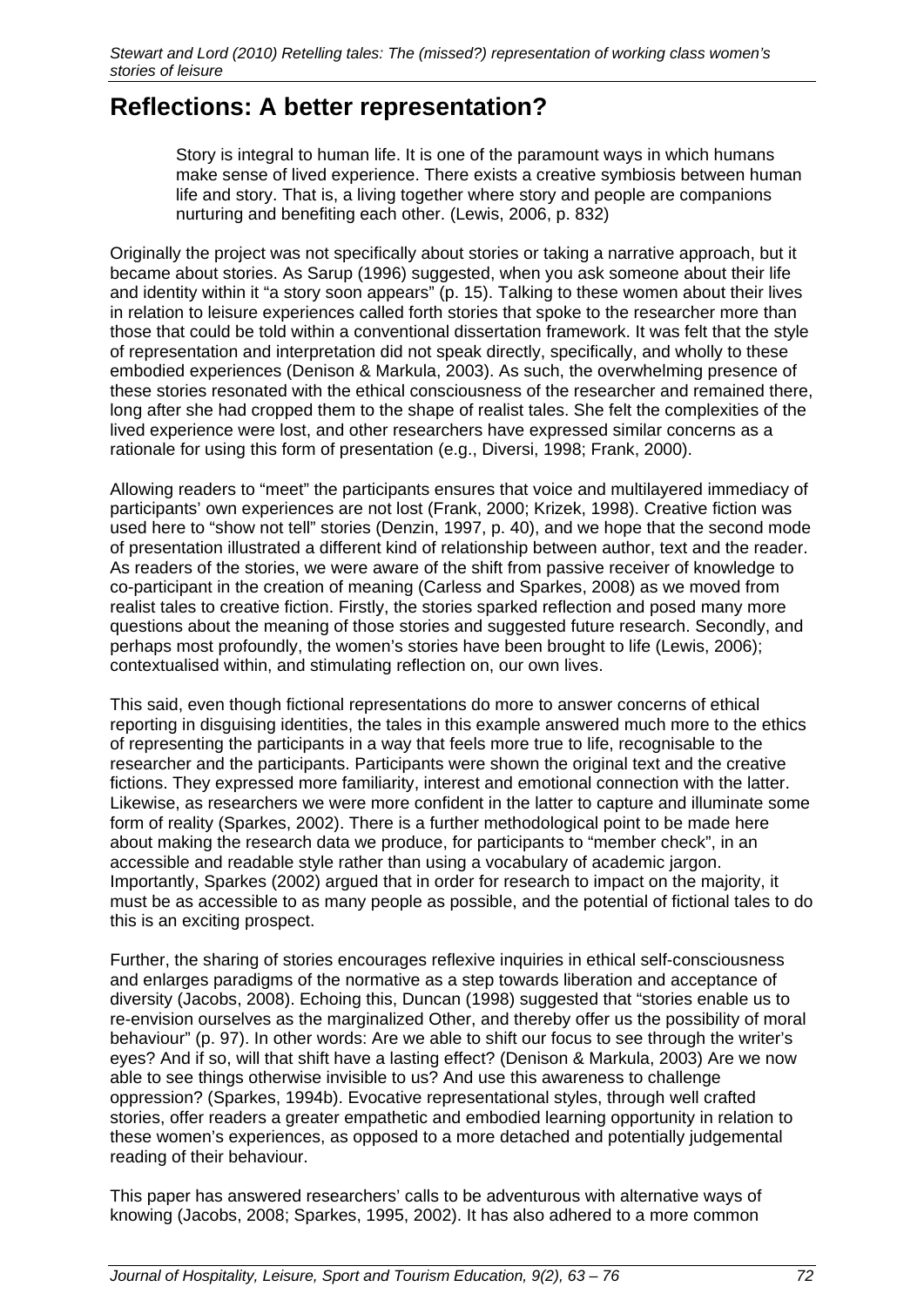qualitative research goal that encourages us to be reflective, reflexive and questioning in the actual process:

There is no burden of proof. There is only the world to experience and understand. Shed the burden of proof to lighten the load for the journey of experience . . . when in doubt, observe and answer questions. When certain, observe and ask many more questions. (Patton, 1990, p. 143)

This work provides an example of how any piece of research should be an ongoing process of reflexivity and self-awareness by the researcher, as both producer and product of text (Richardson, 2000). We may and should revisit our findings to explore new relationships to data and provide alternative modes of presentation for readers, to enable them to form their own understandings. Interpretations, like stories, are never finished or complete. In agreement with Jacobs (2008), there may be a need to introduce opportunities for innovative ideas, and to set some groundwork for understanding at undergraduate level, before students revert to the "just get it done" traditional dissertation formats. Instead, he suggested we should be opening windows into alternate spaces, disrupting conceptions of form, and seeking to bring lived experiences alive.

So is creative fiction a better form of representation in this case then? Methodological impulse may initially call us to provide an extensive analysis of the stories in relation to the original piece of work, but our aim here has not been to re-present data and re-apply analytical and theoretical frameworks: that would contradict the assumptions and the point of creative fiction. Instead, like Sparkes (2007), these creative fiction stories are presented here for consideration as a different way of understanding and generating insights into these women's lives. This is not to say there is nothing to learn from the original realist tales. We are confident that the original research goals were met and that leisure trends were appropriately reported in relation to those goals. However, it did not fulfil a research goal concerning empathy, increased understanding and emotional connection, which emerged as having been there all along only once the task of write-up was complete. In this sense we feel we have answered applicable and alternative criteria needed to judge this new piece of research. We draw upon Richardson's (2000) criteria of aesthetic merit (in seeking to open up the text, invite interpretive response and produce a satisfying text), reflexivity (in positioning the author), expression of a reality (in seeking a fleshed out, embodied sense of lived experience) and impact (in seeking to affect the reader). We would ask the reader to consider these when evaluating this piece of work. For example, included in the feedback to RL upon first reading the creative fictions, Carly Stewart expressed delight at the ability of the work to answer to Richardson's (2000) criteria of impact: Does this affect me? Emotionally? Intellectually? Does it generate new questions? Move me to write? Move me to try new research practices? Move me to action? (Richardson, 2000, p. 937). The production of this paper speaks testimony to this.

Some will continue to be critical of this form of narrative methodology and representation (Atkinson & Silverman, 1997), and the problem of representation will continue to be discussed. However, as Rorty (1982, as cited in Bouchner, 2001) suggested, the use of narrative methods is just as valuable as other research, it is just different. We hope to have provided a step in the direction towards embracing alternative ways of knowing and exploring different ways presenting research, as suggested by Jacobs (2008) and Sparkes (2002). Here, we have provided an illustrative example of one way in which this might be achieved, and thus a resource for teachers and supervisors of undergraduate students to draw on.

With this is mind, we signal some of the more practical challenges teachers and students may face if engaging with alternative research processes. Despite it prevailing in the form of this paper, we reflect on the use of alternative criteria for judging qualitative work and whether they could be incorporated into an undergraduate dissertation marking framework in the near future. We see no reason why it ought not be but recognise some challenges of doing so. Firstly, where terms such as validity and reliability have become well established, distinct and recognisable terms on which to draw judgement over quantitative (and some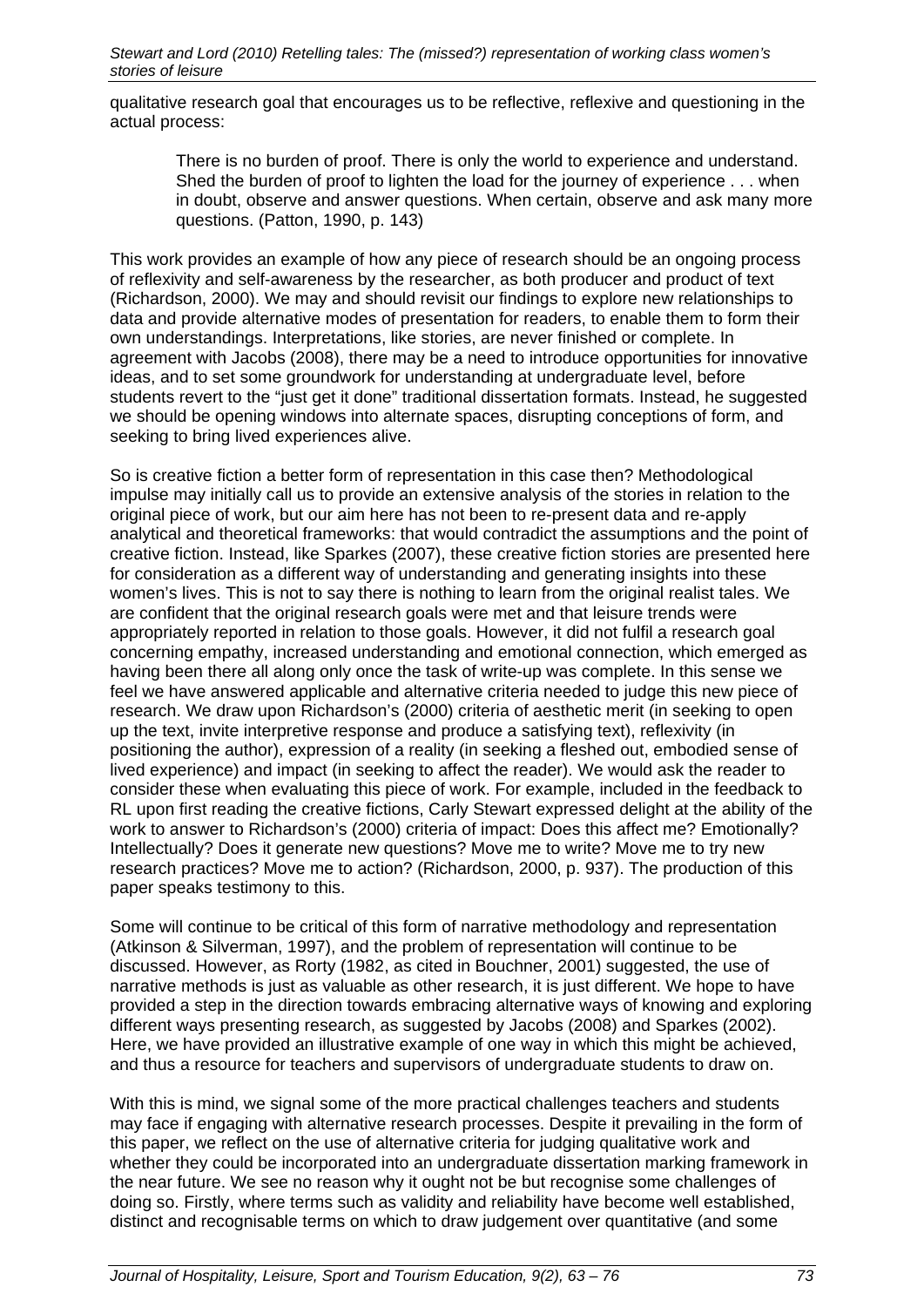qualitative) work, response to finding alternative criteria for qualitative work has not been addressed in terms of an array of different focal points and terms for these (see Leiblich, Tuval-Mashiach, & Zilber, 1998; Lincoln & Guba, 2000; Richardson, 2000). Whilst this may feel refreshing and reflect the multiple realities that qualitative research boasts, we would suggest it makes application to student marking guidelines more difficult, especially in the current research climate where some academics, and thus journal reviewers, find this area difficult as part of a review process. Secondly, given that we are "not yet there" in terms of some key criteria and terms that might be written into marking frameworks, students who choose to engage with alternative ways of presenting qualitative research are left with the difficult task of playing with a limited word count, particularly in the methods and methodology chapter. That is, if taking an alternative route they would be sensible to ask the marker to reject traditional criteria with full justification for this, and select new criteria from a range with full justification for its substitution. This, of course, then ought to link back to a section where students have justified their opting to take a qualitative approach in a rationalised rejection of quantitative research as related to their research question, another additional section not necessary in most quantitative research projects. We recognise that there is work to be done here.

Although radical structural changes to dissertation guidelines might not be achievable in the near future, small changes in the research articles used to support and illustrate module content in sport and leisure studies might be used more readily by teachers, both in terms of broadening the range of research methods taught and, ideally, complimenting a broadening of the content of modules more generally to make students more receptive to these types of ideas. Further, it may be that those teachers currently unfamiliar or unsure of such research practices could be made more aware of their value in education, as supported by their alignment with the value of reflexive practice and learning theory in higher education and sporting and leisure contexts (e.g., Knowles, Borrie, & Telfer, 2005; Knowles, Gilbourne, Borrie, & Nevill, 2001). As such, we recommend the works of Sparkes (2002) and Denison and Markula (2003) as a reference point for locating alternative sport and leisure research texts, and encourage these forms to be used as part of a repertoire of research methodologies. If implemented early enough in the undergraduate dissertation research process, students will benefit from an increased repertoire of research practice available to them to draw on. We encourage students and teachers alike to consider the range of modes available to them when conducting research and presenting data.

### **References**

- Angrosino, M. (1998). *Opportunity house: Ethonographic stories of mental retardation*. London: Altamira Press.
- Atkinson, P., & Silverman, D. (1997). Kundera's immortality: The interview society and the intervention of the self*. Qualitative Inquiry, 3,* 304-325. doi:10.1177/107780049700300304
- Barone, T. (2000). *Aesthetics, politics, and educational inquiry: Essays and examples.* New York: Peter Lang.
- Bouchner, A. P. (2001). Narrative's virtues. *Qualitative Inquiry*, *7*, 131-157. doi:10.1177/107780040100700201
- Brochner, A. (1994).Perspectives on inquiry II. In M. L. Knapp & G. R. Miller (Eds.), *Handbook of interpersonal communication* (2nd ed., pp. 21-41). London: Sage.
- Carless, D., & Sparkes, A. C. (2008). The physical activity experiences of men with serious mental illness: Three short stories. *Psychology of Sport and Exercise, 9*, 191-210. doi:10.1016/j.psychsport.2007.03.008
- Coles, B. (2004). Welfare services for young people: Better connections? In J. Roche, S. Tucker, R. Thomson, & R. Flynn (Eds.), *Youth in society: Contemporary theory, policy and practice* (2nd ed., pp. 90-101). London: Sage.
- Denison, J., & Markula, P. (Eds.) (2003). *Moving writing: Crafting movement in sport research*. New York: Peter Lang.
- Denzin, N. (1997). *Interpretive ethnography: Ethnographic practices for the 21st century*. London: Sage Publications.
- Diversi, M. (1998). Glimpses of street life: Representing lived experience through short stories. *Qualitative Inquiry, 4*, 131-147. doi:10.1177/107780049800400201
- Duncan, M. C. (1998). Stories we tell ourselves about ourselves. *Sociology of Sport Journal, 15*, 95- 108.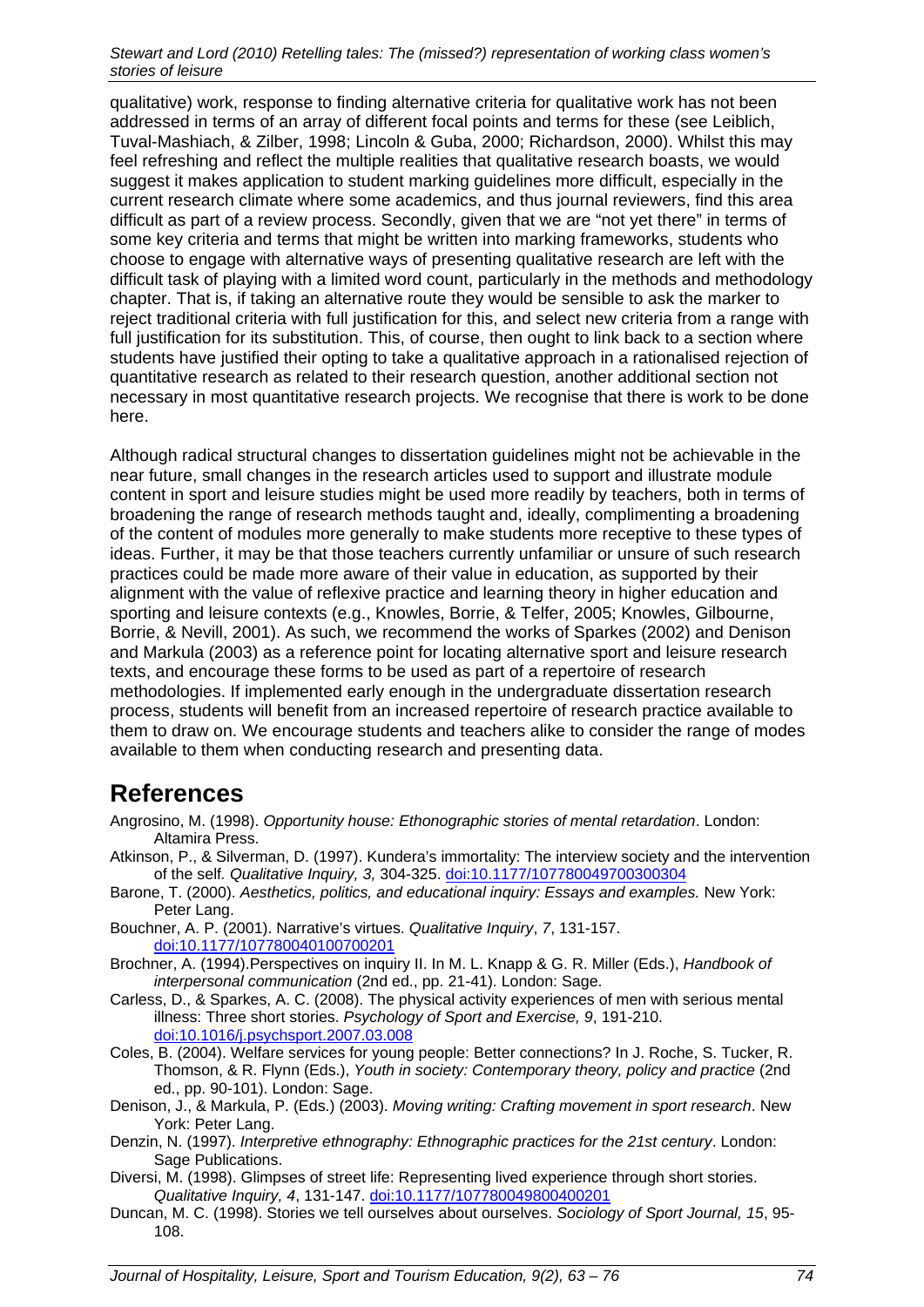- Frank, K. (2000). "The management of hunger": Using fiction in writing anthropology. *Qualitative Inquiry, 6*, 474-488. doi:10.1177/107780040000600404
- Gratton, C., & Jones, I. (2004). *Research methods for sports studies*. London: Routledge.
- Guba, E. G. (Ed.) (1990). *The paradigm dialog*. London: Sage.
- Jacobs, D. T. (Ed.) (2008). *The authentic dissertation: Alternative ways of knowing, research, and representation*. Abingdon, England: Routledge.
- Jones, R., Potrac, P., Haleem, H. & Cushion, C. (2006). Exposure by association: Anonymity and integrity in autoethnographical research. In S. Fleming & F. Jordan (Eds.), *Ethical issues in leisure research* (pp. 45-61). Eastbourne, England: Leisure Studies Association.
- Kay, T. (2004) *The family factor in sport: A review of family factors affecting sports participation.* Loughborough, England: Institute of Sport and Leisure Research.
- Knowles, Z., Borrie, A., & Telfer, H. (2005) Towards the reflective sports coach: Issues of context, education and application. *Ergonomics, 48*, 1711-1720. doi:10.1080/00140130500101288
- Knowles, Z., Gilbourne, D., Borrie, A., & Nevill, A. (2001) Developing the reflective sports coach: A study exploring the processes of reflective practice within a higher education coaching programme. *Reflective Practice*, *2*, 185-207. doi:10.1080/14623940120071370
- Krizek, R. (1998) Lessons. In A. Banks & S. P. Banks (Eds*.*), *Fiction & social research: By ice or fire* (pp. 89-113). London: Altimira Press.
- Leiblich, A., Tuval-Mashiach, R., & Zilber, T. (1998). *Narrative research: Reading, analysis and interpretation*. London: Sage.
- Lewis, P. J. (2006). Stories I live by. *Qualitative Inquiry, 12*, 829-849. doi:10.1177/1077800406288616
- Lincoln, Y., & Denzin, N. (2000). The seventh moment. In N. K. Denzin & Y. S. Lincoln (Eds.), *Handbook of qualitative research* (2nd ed., pp. 1047-1065). London: Sage.
- Lincoln, Y., & Guba, E. (2000). Paradigmatic controversies, contradictions, and emerging confluences. In N. K. Denzin & Y. S. Lincoln (Eds.), *Handbook of qualitative research* (2nd ed., pp. 163-188). London: Sage.
- Measham, F. (2004). Play space: Historical and socio-cultural reflections on drugs, licensed leisure locations, commercialisation and control. *International Journal of Drug Policy, 15,* 337-345. doi:10.1016/j.drugpo.2004.08.002
- Mellick, M., & Fleming, S. (2010) Personal narrative and the ethics of disclosure: A case study from elite sport, *Qualitative Research, 10*, 299-314. doi:10.1177/1468794110362873
- McRobbie, A. (1991) *Feminism and youth culture*. London: MacMillen Press.
- Neuman, W. L. (2006) *Basics of social research: Qualitative and quantitative approaches* (6th ed). London: Pearson Education.
- Patton, M. Q. (1990) *Qualitative evaluation and research methods* (2nd ed.). Thousand Oaks, CA: Sage.
- Pelias, R. J. (2004). *A methodology of the heart*. Walnut Creek, CA: AltaMira Press.
- Plummer, K. (2001) *Documents of life 2: An invitation to a critical humanism*. London: Sage.
- Richardson, L. (2000). Writing. In N. K. Denzin & Y. S. Lincoln (Eds.), *Handbook of qualitative research* (2nd ed., pp. 923-938). London: Sage.
- Roberts, B. (2002). *Biographical research*. Buckingham, England: Open University Press.
- Sarup, M. (1996). *Identity, culture and the post modern world*. Edinburgh, Scotland: Edinburgh University Press.
- Sparkes, A. C. (1992). The paradigms debate. In A. Sparkes (Ed.), *Research in physical education and sport* (pp. 9-60). London: Falmer Press.
- Sparkes, A. C. (1994a). Life histories and the issue of voice. *Qualitative Studies in Education, 7*(2), 165-183.
- Sparkes, A. C. (1994b). Self, silence and invisibility as a beginning teacher: A life history of lesbian experience. *British Journal of Sociology of Education, 15*, 93-118. doi:10.1080/0142569940150106
- Sparkes, A. C. (1995). Writing people: Reflections on the dual crises of representation and legitimation in qualitative inquiry. *Quest, 47*, 158-195.
- Sparkes, A. C. (2002). *Telling tales in sport and physical activity: A qualitative journey*. Leeds, England: Human Kinetics.
- Sparkes, A. C. (2003a). Autoethnography: Self-indulgence or something more? In A. Brochner & C. Ellis (Eds.), *Ethnographically speaking: Autoethnography, literature and aesthetics* (pp. 209- 232). New York: Altamira Press.
- Sparkes, A. C. (2003b). From performance to impairment: A patchwork of embodied memories. In J. Evans, B. Davies, & J. Wright (Eds.), *Body knowledge and control* (pp. 157-172). London: Routledge.
- Sparkes, A. C. (2003c). Bodies, identities, selves: Autoethnographic fragments and reflections. In J. Denison & P. Markula (Eds.), *Moving writing: Crafting movement in sport research* (pp. 51-76). New York: Peter Lang.